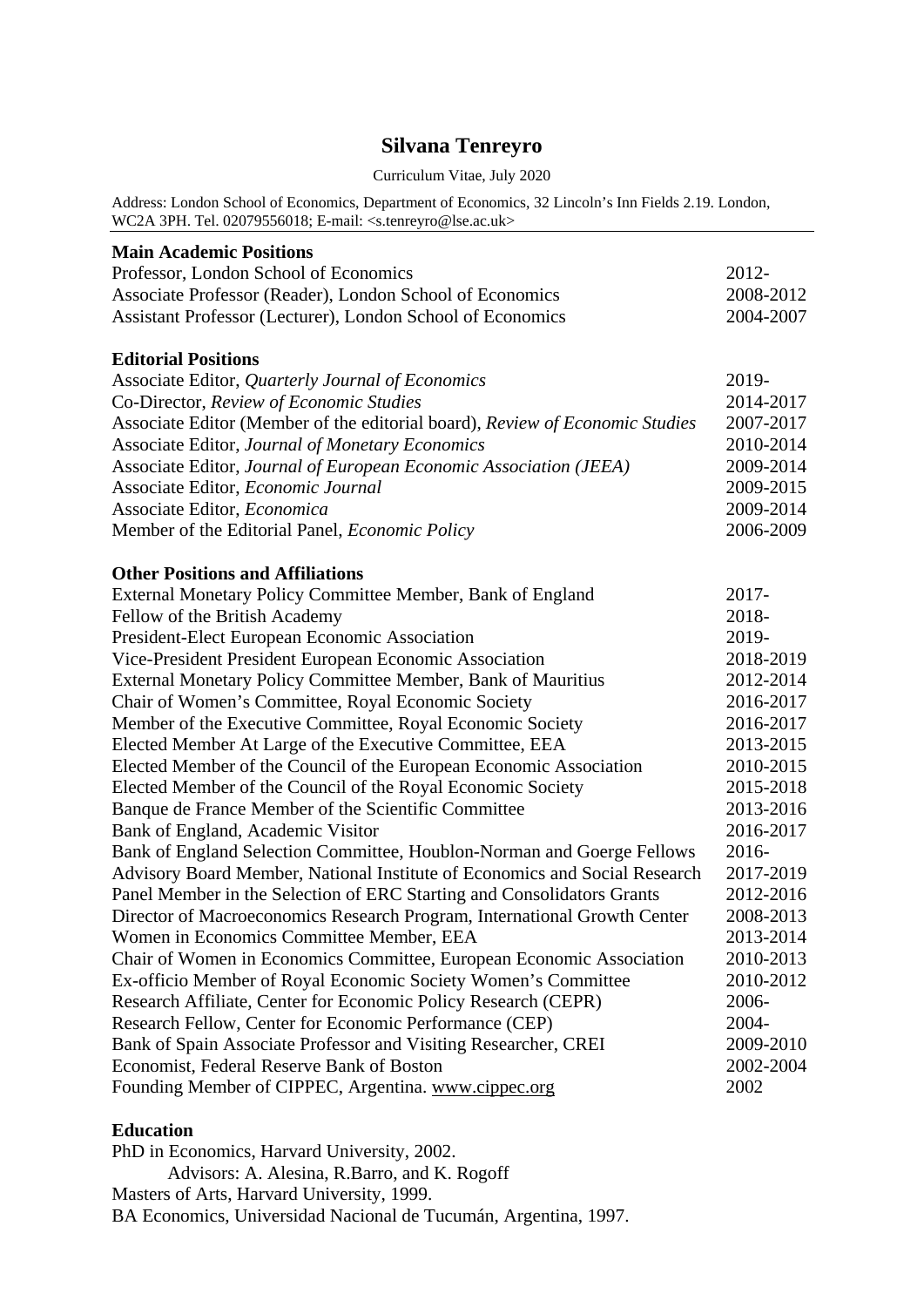## **Academic Honours, Grants and Awards**

Fellow of the British Academy Carl Menger Prize on Monetary Macroeconomics 2018 ERC Consolidators Grant 2016-2020 ERC Starting Grant 2009-2013 British Academy/Leverhulme Senior Research Fellowships 2015-2016. Excellence in Refereeing Award, American Economic Review 2014. Fondation Banque de France Grant 2009-2010

Bank of Spain Associate Professorship Grant 2009-2010 Excellence Award on Economic Affairs (Kiel Institute) 2008 ESRC grant RES 165 25 0018 STICERD's Starting Grant 2007 Fortabat Fellowship (Harvard) 2000-2002 Fellowship Multidisciplinary Program in Inequality (Harvard) 1999-2000 Danielian Prize for International Economics (Harvard) 1998-1999 FOMEC Fellowship, Argentina. 1997-1998. Golden Medal and highest GPA in cohort and since foundation of the School of Economic Sciences, Universidad Nacional de Tucuman, 1997.

### **Research Interests**

Macroeconomics, growth, macro-development, monetary economics, international economics

### **Published and forthcoming papers**

"Diversification through Trade," with F. Caselli, M. Lisicky, and M. Koren (2020). The Quarterly Journal of Economics, Volume 135, Issue 1, February 2020, Pages 449–502.

 "Optimal Inflation and the Identification of the Phillips Curve," with M. McLeay (2020). NBER Macroeconomics Annual 34 (1), pages 199-255. M. Eichenbaum, E. Hurst and J. Parker, editors. Cambridge, MA: MIT Press.

"History Dependence in Housing Markets," with P. Bracke (2020). Forthcoming, American Economic Journal: Macroeconomics.

 "The Fall in Global Fertility: A quantitative Analysis," with T. De-Silva (2020). Forthcoming, American Economic Journal: Macroeconomics.

"The Transmission of Monetary Policy Operations through Redistributions and Durable Purchases," with V. Sterk (2018). Journal of Monetary Economics, Volume 99, November 2018, pages 124-137.

"Commodity Booms and Busts in Emerging Markets," with T. Drechsel (2018). Journal of International Economics, Volume 112, May 2018, Pages 200-218.

 "Population Policy and Fertility Convergence," with T. De-Silva (2017). Journal of Economic Perspectives, vol. 31, no 4, fall 2017, pp. 205–228.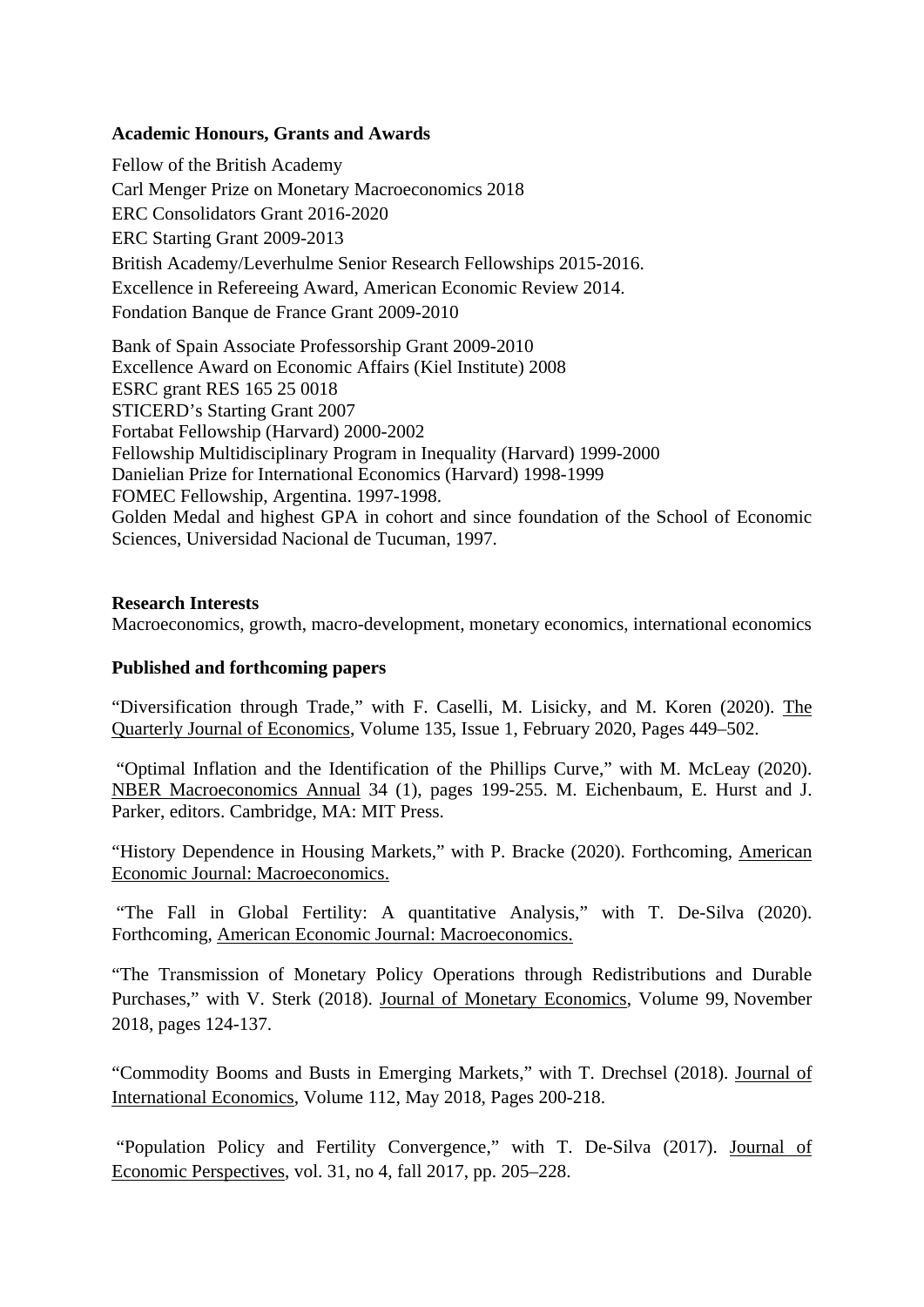"Pushing on a String: US Monetary Policy is Less Powerful in Recessions," (2016) with G. Thwaites, The American Economic Journal: Macroeconomics 8 (4): 43-74.

"Hot and Cold Seasons in the Housing Market," with R. Ngai (2014). American Economic Review, 104(12): 3991-4026, 2014.

"Testing competing models for non-negative data with many zeros," (2015) with J.M.C. Santos Silva and F. Windmeijer, Journal of Econometric Methods 4(1): 29-46.

"Estimating the Extensive Margin of Trade," with J.M.C. Santos Silva and K. Wei (2014). Journal of International Economics, 93(1), pp. 67-75, 2014.

"Trading Partners and Trading Flows: Implementing the Helpman-Melitz-Rubinstein Model Empirically," with J.M.C. Santos Silva (2015). Oxford Bulletin of Economics and Statistics, 77(1), pp. 93–105.

"Technological Diversification," joint with M. Koren (2013). The American Economic Review, February 2013, Volume 103, Issue 1. Pages 378-414.

 "Further Simulation Evidence on the Performance of the Poisson Pseudo-Maximum Likelihood Estimator," with JMC Santos-Silva (2011), Economics Letters, 112(2), pp. 220- 222.

"Wage-Setting Patterns and Monetary Policy: The International Evidence," with G. Olivei (2010), Journal of Monetary Economics, Volume 57, Issue 7, October 2010. Pages 785-802

"Currency Unions in Prospect and Retrospect," with J.M.C. Santos-Silva (2010) Annual Review of Economics, September 2010, Vol. 2: 51-74.

"On the existence of the maximum likelihood estimates for Poisson regression," with J.M.C. Santos-Silva (2010). Economics Letters, Volume 107, Issue 2, May 2010. Pages 310-312.

 "The Timing of Monetary Policy Shocks," with G. Olivei, 2007. The American Economic Review, June 2007, Vol. 97, No. 3: 636-663.

"Volatility and Development," with M. Koren, 2007. The Quarterly Journal of Economics, February 2007, Vol. 122, No. 1: 243-287.

"The Log of Gravity," with J.M.C. Santos-Silva, 2006. The Review of Economics and Statistics, November 2006, Vol. 88, No. 4: 641-658.

"On the Trade Impact of Exchange Rate Volatility," Journal of Development Economics, March 2007, Vol. 82, No. 2: 485-508.

"Closed and Open Economy Models of Marked Up and Sticky Prices," with R. Barro, 2005. The Economic Journal, April 2006, Vol. 116, No. 511: 434-456.

"Economic Effects of Currency Unions," with R. Barro, Economic Inquiry, January 2007, Vol. 45, No. 1: 1-197.

"Optimal Currency Areas," with A. Alesina and R. Barro, in NBER Macroeconomics Annual, 17, (2002), 301-345, M. Gertler and K. Rogoff, editors. Cambridge, MA: MIT Press.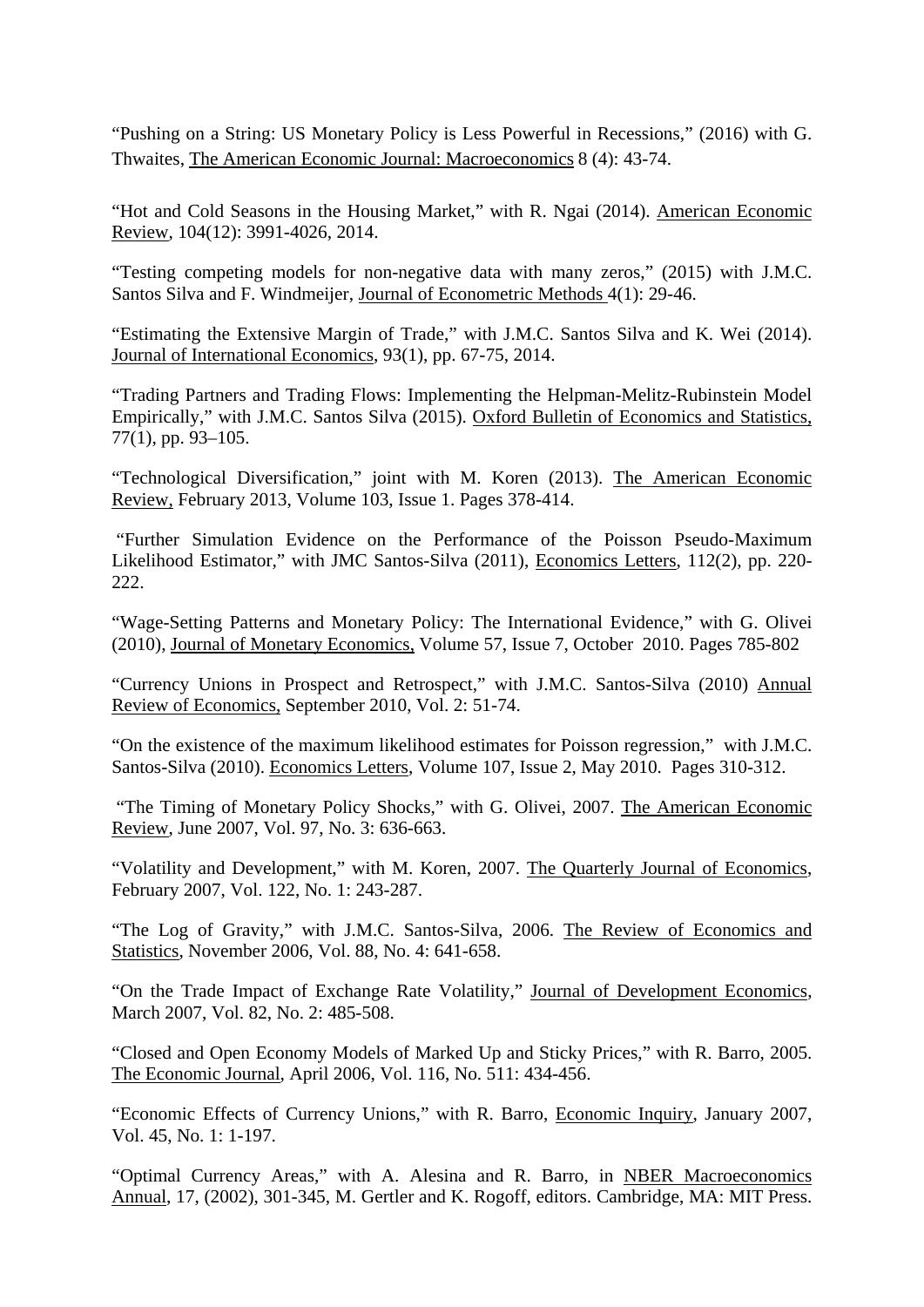"Is Poland the Next Spain?," with F. Caselli, in NBER International Seminar on Macroeconomics, R. Clarida, J. Frankel, and F. Giavazzi, editors, 2004.

### **Working papers**

"Piggy-Back Exporting, Intermediation, and the Gains from Trade in Agricultural Markets," with Swati Dhingra.

"Monopsony in the United Kingdom," with Will Abel and Greg Thwaites.

"The Brexit Vote, Productivity Growth and Macroeconomic Adjustments in the United Kingdom," with Ben Broadbent, Federico di Pace, Thomas Drechsel, Richard Harrison.

"Monetary Policy for Commodity Booms and Busts," with Thomas Drechsel and Michael McLeay.

### **Other papers**

"Monetary policy during pandemics: inflation before, during and after Covid-19", Bank of England Webinar, April 2020.

"Monetary Policy and Open Questions in International Macroeconomics," John Flemming Lecture, London, 2019.

"The Elusive Supply Potential: Monetary Policy in Times of Uncertainty," Glasgow, 2019

 "Understanding Inflation: Expectations and Reality" Ronald Tress Memorial Lecture, Birckbeck College, 2019.

"The Fall in Productivity Growth: Causes and Implications," Peston Lecture, QMU, 2018.

"Models in Macroeconomics," University of Surrey, 2018.

Report on Gender Balance in UK Economics Departments and Research Institutes, 2017.

"Volatility, Diversification and Development in the Gulf Cooperation Council Countries," with M. Koren, The Transformation of the Gulf: Politics, Economics and the Global Order, David Held and Kristian Ulrichsen, eds. 2011.

"poisson: Some Convergence Issues," with J.M.C. Santos-Silva (2011), STATA Journal, 11(2), pp. 207-212.

Reply to "The Log of Gravity Revisited," joint with J.M.C Santos-Silva.

# **Selected Academic Discussions**

"Inflation Expectations as a Policy Tool?" by Olivier Coibion, Yuryi Gorodnichenko, Mathieu Pedemonte and Saten Kumar, 2019.

"Some International Evidence for Keynesian Economics Without the Phillips Curve," by Roger Farmer and Giovanni Nicolo, 2019.

"DSGE Models: Theory and Empirics," by M. Eichenbaum and by H. Uhlig, Stockholm, Nobel Symposium, 2018.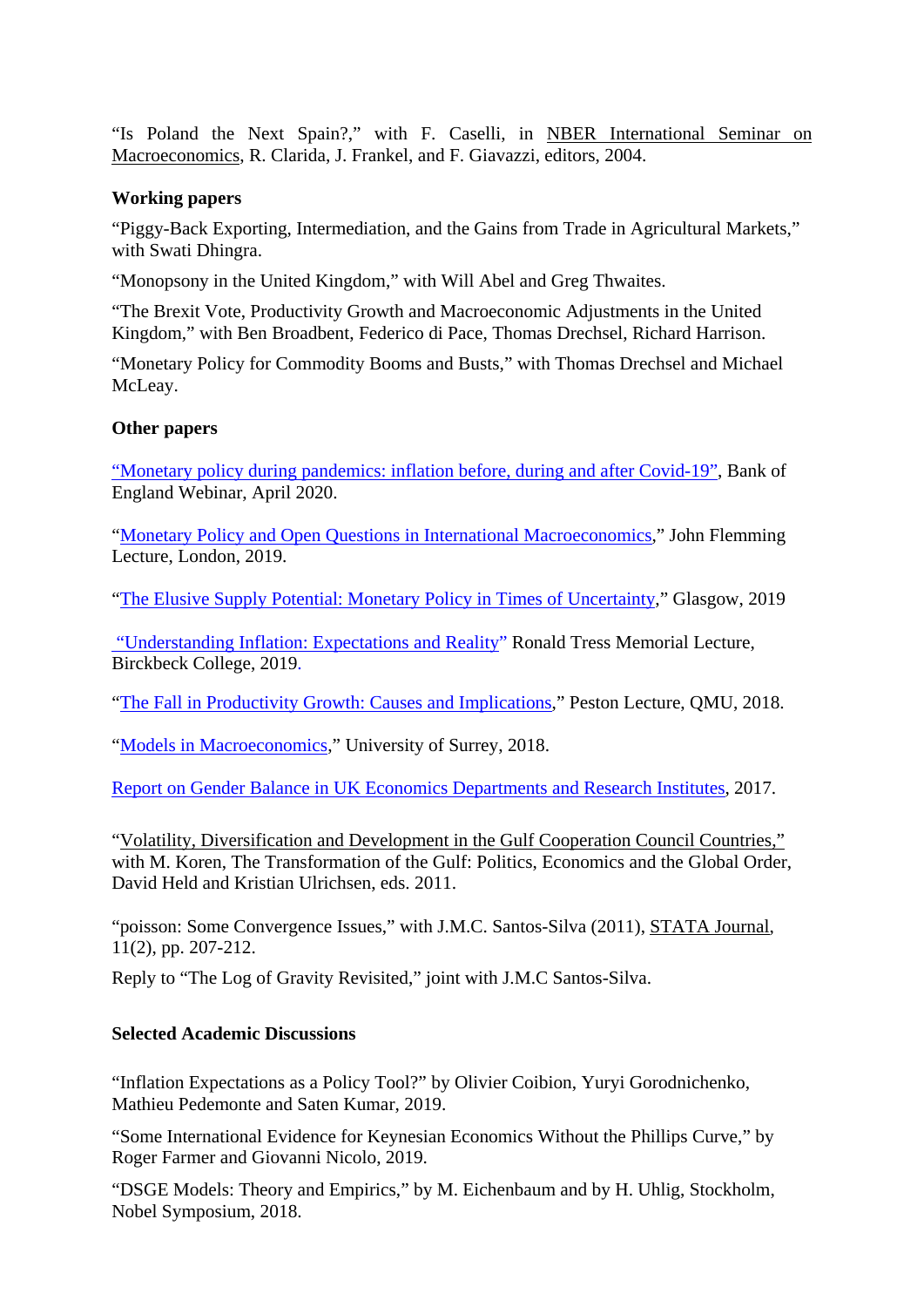"The Cost of Macro Prudential Policy," by Richter, Schularik and Shim, CB of Ireland, 2018.

"The Micro Origins of International Business Cycle Co-movement," by J. Di Giovanni and A. Levchenko. NBER SI 2016

"Does Finance Benefit Society?" by Luigi Zingales. Banque de France, Paris 2015.

"Insider Outsider Labour Markets, Hysteresis and Monetary Policy," by Jordi Gali. Oxford 2015.

"Specialization Patterns in International Trade," by Walter Steingress. London 2015.

 "Small and Large Price Changes and the Propagation of Shocks," by Fernando Alvarez, Francesco Lippi, and Herbe Le Bihan. Fondation Banque de France, Paris 2014

"Segmented Housing Markets," by Monika Piazzesi, Martin Schneider, and Johannes Stroebel. LBS, London 2013.

 "Macroeconomic Performance during Commodity Prices Booms," by Luis Cespedes and Andres Velasco, IMF Res conference, Istanbul 2012.

"Economic Integration and Structural Change," by Jean Imbs and Romain Wacziarg, CEPR, Paris 2012.

"Low Interest Rates and Housing Booms: the Role of Capital Inflows, Monetary Policy and Financial Innovation," by Filipa Sa, Pascal Towbin and Tomasz Wieladek. LBS, London, 2011.

"Non-uniform Wage Staggering: European Evidence and Monetary Policy Implications," by Julliard, Le Bihan, and Millard, 2011.

"International Differences in Fiscal Policy," by A. Benetrix and Philip Lane. NBER TAPES conference, 2010.

"From Great Depression to Great Credit Crisis: Similarities, Differences and Lessons," by M. Alumnia, A. Benetrix, B. Eichengreen, P. O'Rourke and G. Rua (2010). Forthcoming in *Economic Policy.* 

"Subprime-Related Losses and board (In)competence: Private vs Pubic Banks in Germany" by H. Hau and M. Thum. Forthcoming in *Economic Policy.*

"The Estimated Effects of the Euro on Trade" (2008), by J. Frankel. Forthcoming on NBER volume "Europe and the Euro," edited by A. Alesina and F. Giavazzi.

"Productivity and the Dollar", by G. Corsetti, L. Dedola, and S. Leduc (CEPR-ESSIM, 2007).

"Do Exports Generate Higher Productivity? Evidence from Slovenia," by J. DeLoecker (CEPR conference, Alguero, 2004).

"Relative Prices and Relative Prosperity," bt C.T. Hsieh and P. Klenow (NBER Summer Institute, Cambridge, MA, 2003).

"Globalization and Inflation," by Natalie Chen, Jean Imbs and A. Scott. (CEPR conference, Rome, 2003).

"Exchange Rate Volatility and the Composition of Trade," by C. Broda and J. Romalis (Board of Governors, DC, 2003).

The Effect of Common Currencies on International Trade: A Meta-Analysis," by A. Rose (Harvard, Cambridge, MA, 2002).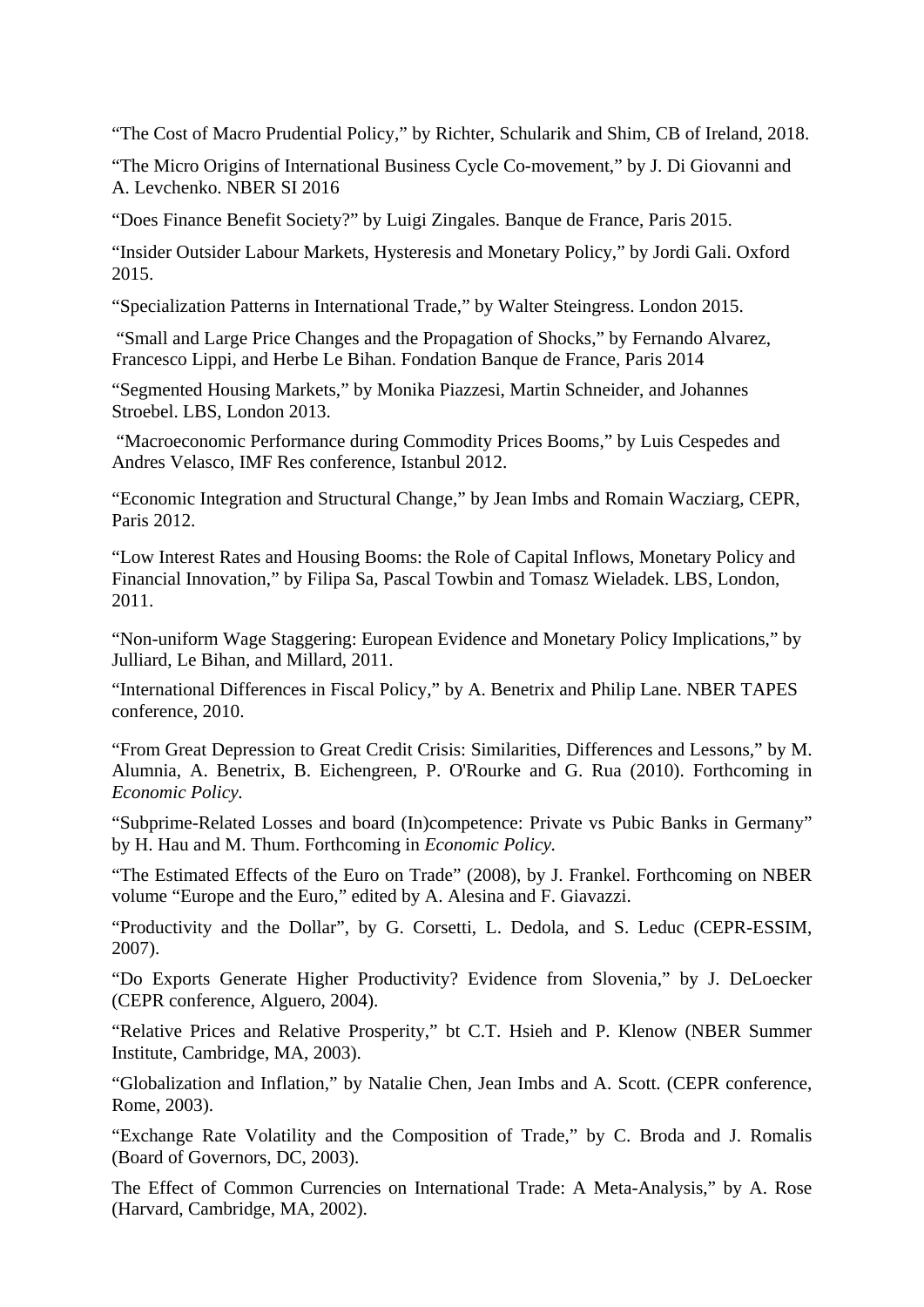"Latin American Insecurity," by Dani Rodrik, joint with Mariano Tomassi (prepared for Economia, NY, 2000).

#### **Referee for**

*American Economic Review, Canadian Journal of Economics, Econometrica, Economica, Economic Journal, Economic Letters, Economics of Transition, Empirical Economics, European Economic Review, European Journal of Political Economy, Fiscal Studies, International Economic Review, IMF Staff Papers, Journal of Applied Economics, Journal of Development Economics, Journal of Economic Dynamics and Control, Journal of the European Economic Association, Journal of International Economics, Journal of International Money and Finance, Journal of International Trade and Development, Journal of Monetary Economics, Journal of Political Economy, Journal of Urban Economics, National Science Foundation, Oxford Bulletin of Economics and Statistics, Quarterly Journal of Economics, Review of Economics and Statistics, Review of Economic Studies, Review of International Economics, Weltwirtschaftliches Archiv.* 

#### **Past Invited Presentations**

#### *Selected Conferences* **since 2004**

Chicago Booth/NYFed Conference 2020, EEA 2019, EEA/Econometric Society 2018, German Speaking Economic Association Conference 2018, NBER ISOM 2018, Nobel Symposium in Economics 2018, NBER SI 2016, UCL-Northwestern Conference 2014; EEA, 2012, 2013; SED, 2009, 2012; CEPR European Summer Symposium in Macroeconomics, Spain 2010; NBER Summer Institute, Cambridge, MA: 2003, 2005, 2006, 2007, 2016. CEP-LSE Conference "The Theory of Economic Growth" in Honour of Robert Lucas, London: 2008.

NBER Universities Conference, Cambridge, MA: 2006; CEPR European Summer Symposium in Macroeconomics, Izmir: 2007; CEPR-IMF-World Bank Conference, Barcelona: 2006.

CEPR-EBRD Conference, Tokyo: 2006; Annual Conference of the Euro-Latin Study Network on Integration and Trade (ELSNIT), Paris: 2006.

International Conference on Macroeconomic Dynamics, Hydra: 2005;

CEPR Macroeconomics Conference, London, 2005; NBER International Seminar in Macroeconomics, Reykjavik: 2004.

### *Selected Seminar Invitations 2019-2020*

MIT, Northwestern, Birkbeck, Chicago (postponed)

### *Selected Seminar Invitations 2012-2018*

Federal Reserve Bank Board of Governors, Manchester, Stanford, Berkeley Haas, Cambridge, Oxford, Bank of Spain, CREI, Universitat Autonoma Barcelona, Royal Holloway, UCL, Princeton University, MIT, Yale SOM, London Business School, Warwick University, Alicante University, Edinburgh, Toulouse, Munich, Bocconi, Sveriges Bank, Helsinki Hecer, Central Bank of Argentina.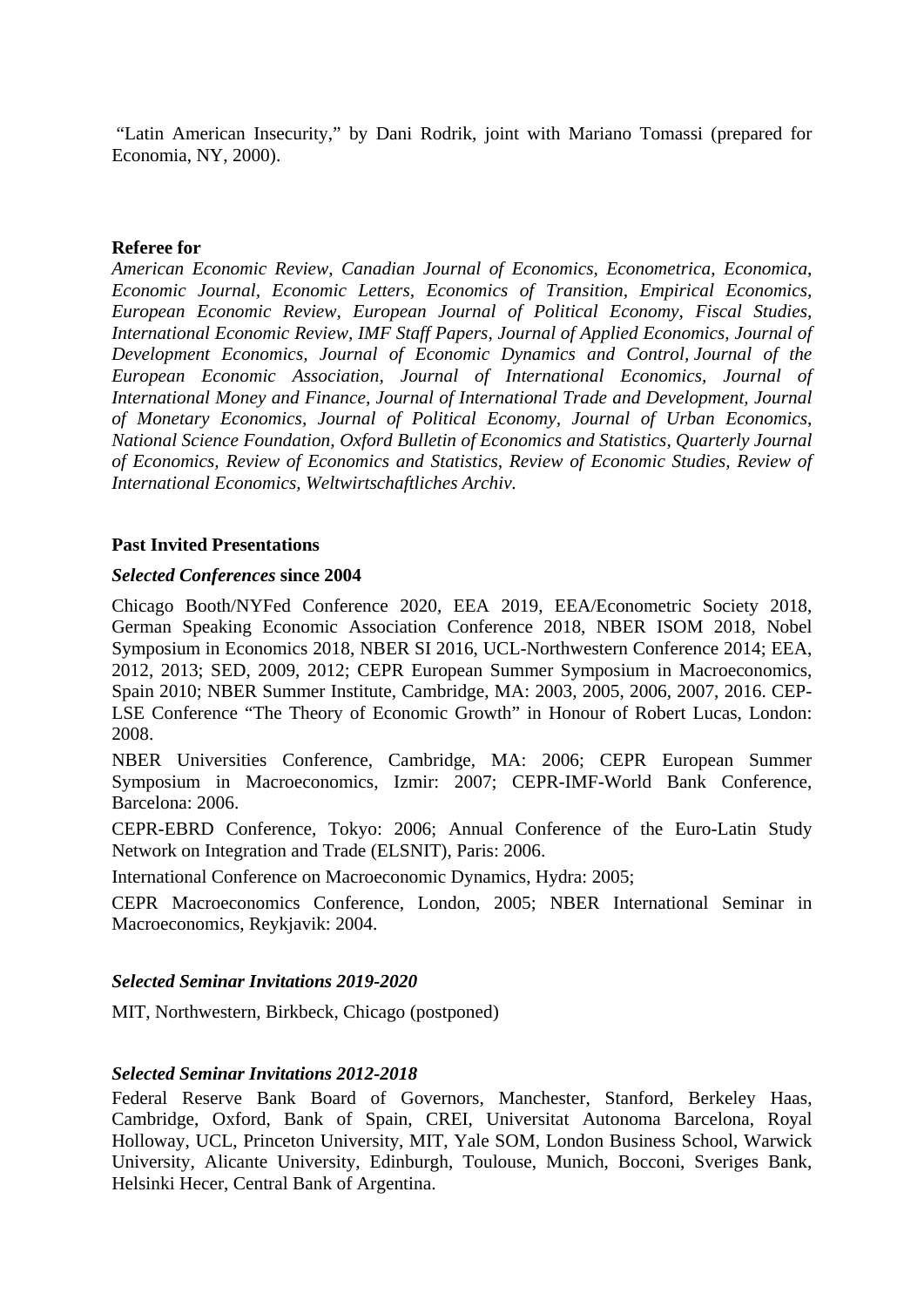### *Selected Seminars* **2004-2012**

Columbia University, Harvard University, University of California San Diego, University of Maryland, University of Rochester, University of Chicago GSB, IIES (Stockholm), University of Stockholm, University College London, Oxford University, Warwick University, Bristol University, University of Southampton, Bank of England, Federal Reserve Bank of Boston, Federal Reserve Bank of New York, CREI (University Pompeu Fabra), CEMFI, Board of Governors, University of Amsterdam, University of Manchester, Review of Economic Studies—Board of editors' meeting in Barcelona., Kiel Institute, Mannheim University, European Central Bank - Center for Financial Studies - Deutsche Bundesbank Joint Seminar, Collegio Carlo Alberto, Bocconi, Einaudi Institute for Economics and Finance - Bank of Italy, Austrian Central Bank, Toulouse, Birmingham.

# **Teaching**

International Finance (PhD, LSE) Quantitative Macroeconomics (Masters in Econometrics and Mathematical Economics, LSE) Macroeconomics for MRES (PhD, LSE) International Economics (Undergraduate, LSE) Public Finance-Macroeconomics Option (Graduate, LSE) Macroeconomics (Graduate classes, LSE) Macroeconomic Theory I and II (Teaching Fellow, Graduate, Harvard) Econometrics (Undergraduate, UNT Argentina)

# **Students' Main Supervisor**

Thomas Drechsel (University of Maryland) Laura Castillo-Martinez (Princeton Postdoc, Duke University) Tiloka De Silva (World Bank, Colombo Office and University of Colombo) Reka Juhazs (Assistant Professor at Columbia University, Princeton Fellow) Gregory Thwaites (Bank of England, Head of International Research) Philippe Bracke (Bank of England, Economist) Regis Barnichon (Assistant Professor CREI, Pompeu Fabra) Michael Waibel (Assistant Professor Cambridge-Law Faculty) Giovanni La-Cava (Economist, Central Bank of Australia) Milan Lisicky (Economist, European Commission) Daniel Vernazza (UniCredit Research)

**Student Advisor/Letter writer**: Federico Rossi (Warwick); Szofia Barany (Science Po); Michael McMahon (Warwick); Nathan Converse (Board of Governors); Enrico Malucci (Board of Governors); Sergio de-Ferra (Stockholm School of Economics); Federico Rossi Warwick); Alex Clymo (Essex)

| <b>Other Department or School Duties</b>                             |           |
|----------------------------------------------------------------------|-----------|
| <b>Job Market Placement Director</b>                                 | 2015-2017 |
| Member of the Teaching Committee                                     | 2013-2015 |
| <b>Chair of Department's Equality Committee</b>                      | 2016-2017 |
| <b>Chair Junior Recruitment Committee</b>                            | 2014      |
| Member of the Selection Committee of MSc students from Latin America | $2007 -$  |